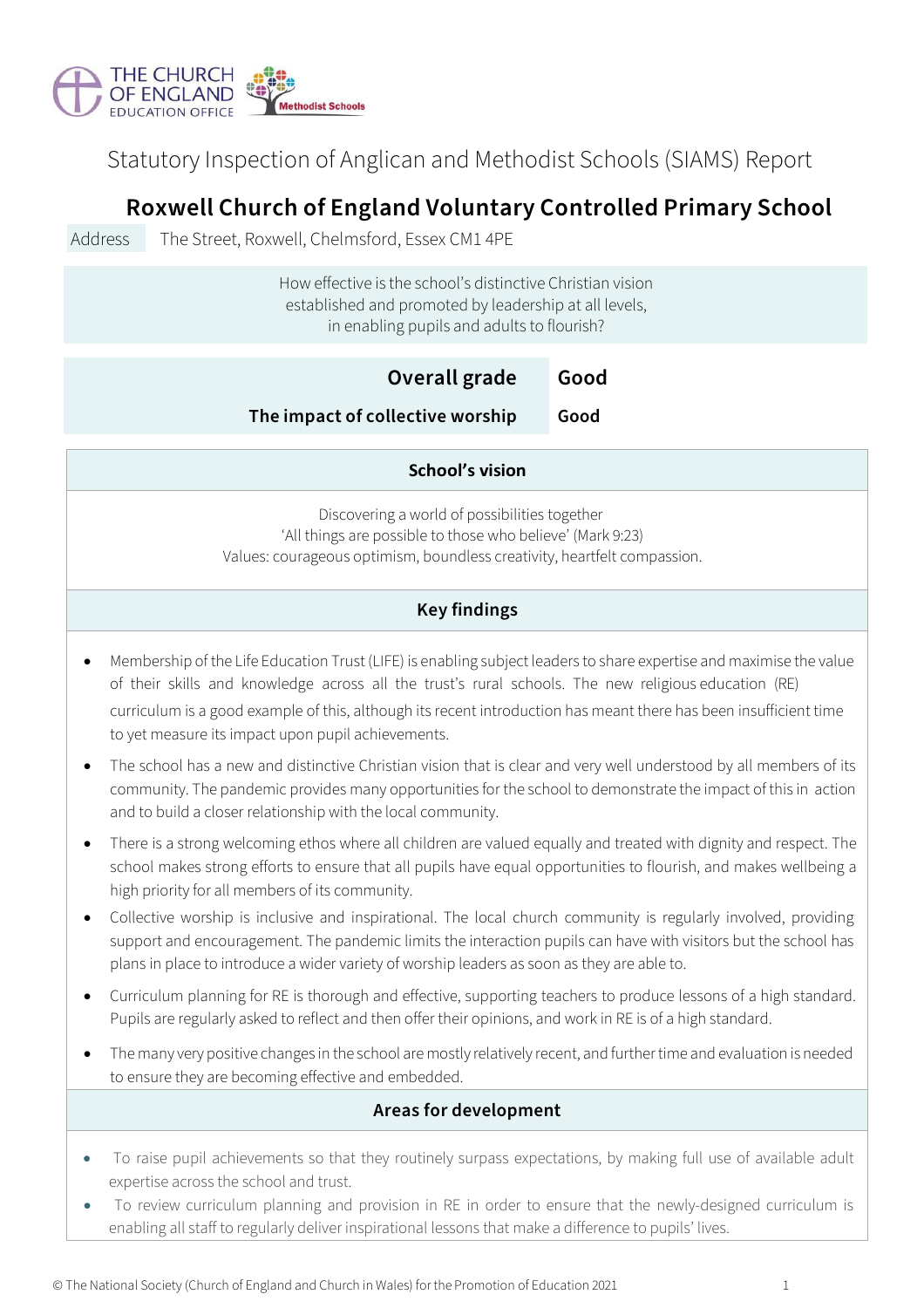• To enhance the pupils' learning and cultural experiences by arranging visits to alternative places of worship, and bringing leaders of other faiths and denominations to talk to them. This will make learning more meaningful and memorable for pupils, and improve their understanding of other faiths.

How effective is the school's distinctive Christian vision, established and promoted by leadership at all levels, in enabling pupils and adults to flourish?

## **Inspection findings**

the trust. It also funds the development of school leaders. The impact of this collaboration can be seen in staff 'can speak safely to any member of staff'. In line with their values and vision, school leaders demonstrate compassion local church projects (helping to repair the church roof) and are developing a wildlife area in the church grounds. Roxwell Primary has undergone considerable change since academisation in 2019 when It joined LIFE and appointed a newsenior leadership team. They successfully prioritise rebuilding relationships with the local community, embedding their new vision and lifting the quality of teaching and learning. The school has been able to rebuild a strong and mutually supportive relationship with the local and church communities. LIFE provides considerable support for all aspects of school governance and leadership, and opportunities for pupils to work together in different schools. It provides expertise in school improvement and governance, and co-ordinates effective use of subject expertise across and the additional opportunities pupils and staff have. Members of many different groups in the school community speak about the commitment and professionalism of the school staff, and the impact of their work with pupils. The vision is very effective at ensuring all members of the school community flourish. The school's values are an essential part of their distinctive Christian vision, and are familiar to and understood by all members of the community. As a result of the pandemic heartfelt compassion is demonstrated in many ways, including offering practical support and friendship to vulnerable members of the community during lockdowns. It is seen in the high value being given to staff and pupil wellbeing, and commitment to charitable work. Parents and governors speak about valuing the dedication and creativity of the executive and assistant headteachers. They recognise the impact of the vision beingdemonstrated through their compassion and creativity when addressing the school's needs. The school's governing body is well informed, with an accurate understanding of the school's position, and the areas chosen for further development. Governors fulfil their monitoring role effectively, and provide appropriate expertise, support and challenge. As a result of the school's vision, pupils are well behaved and polite, and have a positive attitude towards their learning. They speak confidently about the school's vision and values, and as a result are optimistic and enthusiastic when discussing how they can make a difference with global issues. They support many charities and good causes, including collecting for the Chelmsford food bank. With diocesan support, they consider wider global issues carefully, by participating in The Walk for Amal (highlighting the needs of refugees) and through close links with a school in Kenya. Parents and the community speak of holding the school in high regard, and for the first time since academisation its intake has been oversubscribed. Parents speak of pupils 'always talking about the school's values', and their confidence that the pupils and creativity, as one parent said, 'finding solutions to challenges that change pupils' lives'. Theschoolmanages toretain a close and mutually supportive relationship with the church despite the challenges of the pandemic. Pupil visits to Chelmsford and Saint Paul's cathedrals have enhanced their understanding of the Anglican church beyond their parish. The church worship group regularly supports the school with advice and by leading collective worship, while the school has ongoing involvement in the maintenance and improvement of the village church. Pupils raise money to support As a result of this close relationship, pupils meet local clergy develop their understanding of traditions and practices in the Anglican church. The RE lead works closely with the diocesan advisor for RE. She wrote and is introducing new schemes for teaching and assessment in RE across all four rural primaries in the trust. These are based upon the Norfolk Agreed Syllabus. Planning uses both the Understanding Christianity resources and additional material to ensure pupils have a good understanding of their own and other world religions. RE teaching successfully reinforces the school's vision and values. It allows pupils to explore and discuss the vision and values within their classes, and to develop learning and life skills which are directly linked to the vision. The pandemic makes it difficult to enhance pupils' learning with visits to other places of worship or to providing speakers from other faiths and denominations. The school has identified this need in its development planning.